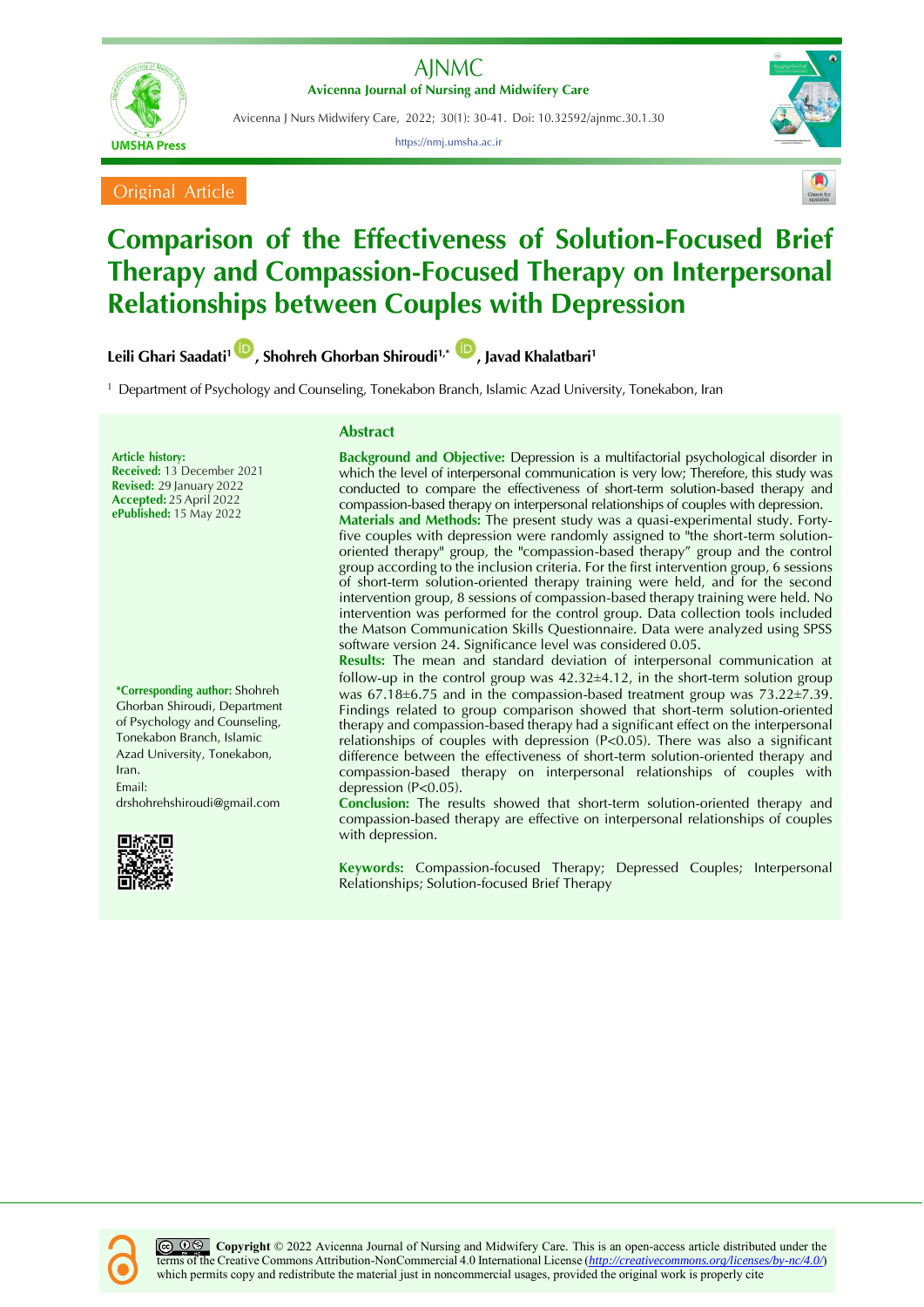#### **Extended Abstract**

#### **Background and Objective**

Depression is one of the most common mental disorders in human society that occurs in response to certain external events, such as the death of loved ones, divorce, and violence, or without any apparent cause. A person with depression, in addition to being depressed, lacks enough motivation to do his activities; as a result, the energy level decreases dramatically and the person always feels tired and exhausted without doing anything. Depressed people are indifferent to themselves and their lives and often attribute various shortcomings and inadequacies to themselves. One of the problems that people with depression face is the inability to establish positive and desirable relationships with others; therefore, in other people's opinion, depressed individuals lack desirable and optimal interpersonal relationships. Interpersonal communication is the process in which we share our information and feelings with others through verbal and non-verbal messages. The need to have interpersonal relationships in adulthood manifests itself in the form of the need to participate in social activities, and dissatisfaction with it leads to feelings of loneliness. Effective therapies for interpersonal communication between couples with depression include Compassion-Focused Therapy and Solution-Focused Brief Therapy. **Materials and Methods** 

The present quasi-experimental study was conducted based on a pretest-posttest control group design and follow-up. In this study, the group related to the Solution-Focused Brief Therapy was the first intervention group and the group related to the compassion-Focused Therapy was the second intervention group. The statistical population of the present study included all couples referring to family counseling clinics in District 1 of Mashhad, Iran, in 2018, who were already diagnosed with depression (n=450 couples). The inclusion criteria for the couples were being willing to receive the therapeutic intervention, living together for at least 5 years, not participating in any other treatment intervention at the same time, having one to three children, not being remarried, having depression or obvious signs of depression, getting a score higher than the cut-off point (10) on the Beck Depression Scale, participating simultaneously and together in treatment sessions. On the other hand, the couples who did not attend the intervention sessions for more than 2 sessions, were separated, were unwilling to participate and continue the treatment sessions were excluded from the study.

The research process and intervention administration were initiated by selecting 163 eligible couples who answered the interpersonal communication questionnaire in the pre-test conditions.

#### **Results**

Descriptive findings showed that the mean scores of the variable interpersonal relationships in the pre-test, posttest, and follow-up stages were obtained respectively at 44.32±4.68, 45.51±4.50, and 42.32±4.12 for the control group;  $45.53 \pm 4.77$ ,  $59.32 \pm 5.93$ , and  $67.18 \pm 6.75$  for the Solution-Focused Brief Therapy group; and 43.19±4.62, 63.74±6.04, and 73.22±7.39 for the Compassion-Focused Therapy group. The results of comparing the groups showed that Solution-Focused Brief Therapy and Compassion-Focused Therapy had significant effects on the interpersonal relationships between couples with depression (P<0.05). Moreover, there was a significant difference between the effectiveness of Solution-Focused Brief Therapy and Compassion-Focused Therapy on the interpersonal communications between couples with depression (P<0.05).

### **Conclusion**

This study aimed to evaluate the effectiveness of shortterm solution-oriented therapy and treatment on compassion in the interpersonal relationships of couples with the disease. The results of data analysis generally showed the group of interventions that were affected by short-term solution-oriented therapy were more compassionate than the control group and the control group that did not receive any training, at least two groups had significant differences in interpersonal communication variances.

Another key finding of the present study was that compassion-based therapy was effective in the interpersonal relationships of couples with depression in both the post-test and follow-up stages.

In general, the results of the present study revealed that Solution-Focused Brief Therapy and Compassion-Focused Therapy were effective in the interpersonal relationships of couples with depression. The most important application of the present study was that couples with depression gain knowledge and insight into the extent of their interpersonal relationships. Based on the findings of this study and considering the effectiveness of Compassion-Focused Therapy and Solution-Focused Brief Therapy on interpersonal relationships in depressed couples, it is recommended that family counselors and couple therapists adopt the methods and exercises of these two types of interventions to increase interpersonal communication between depressed couples.

**Please cite this article as follows:** Ghari Saadati L, Ghorban Shiroudi Sh, Khalatbari J. Comparison of the Effectiveness of Solution-Focused Brief Therapy and Compassion-Focused Therapy on Interpersonal Relationships between Couples with depression. Avicenna J Nurs Midwifery Care. 2022; 30(1): 30-41. DOI: 10.32592/ajnmc.30.1.30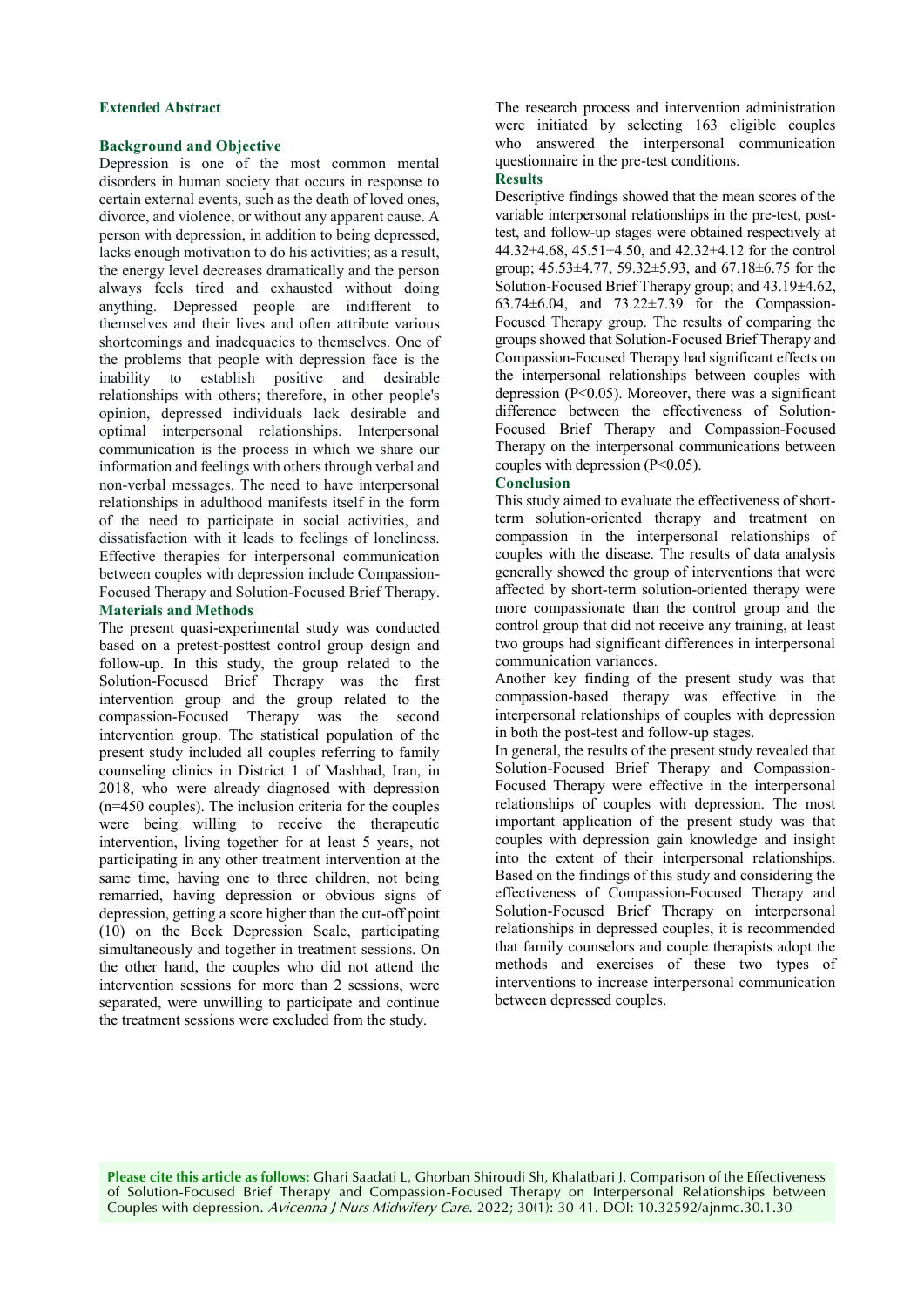



**مجله مراقبت پرستاری و مامایی ابن سینا دوره ،30 شماره ،1 زمستان ،1400 صفحات: 30-41** https://nmj.umsha.ac.ir



**مقاله پژوهشی**

# **راهدرمان یاثربخش هسیمقا حلمحور کوتاهمدت و درمان مبتنی بر شفقت ارتباطات بر میانفردی زوجین مبتلا به افسردگی**

**سعادتی یقار لیلی [،](https://orcid.org/0000-0001-3265-7589) شهره قربان شیرودی <sup>1</sup> [،](https://orcid.org/0000-0001-2154-7859) جواد خلعتبری ،1\* 1**

گروه روانشناسی و مشاوره، دانشگاه آزاد اسالمی، واحد تنکابن، تنکابن، ایران <sup>1</sup>

| چکیده<br>سابقه و هدف: افسردگی نوعی اختلال روانشناختی چندعاملی است که در آن سطح ارتباطات میانفردی بسیار<br>کم است؛ بنابراین، این پژوهش با هدف مقایسه اثربخشی درمان راهحلمحور کوتاهمدت و درمان مبتنی بر شفقت<br>بر ارتباطات میانفردی زوجین مبتلا به افسردگی انجام شد.<br>مواد و روشها: مطالعه حاضر از نوع نیمهتجربی بود.  ۴۵ نفر از زوجین مبتلا به افسردگی با در نظر گرفتن<br>ملاکهای ورود بهطور تصادفی در گروه درمان راهحلمحور کوتاهمدت، گروه درمان مبتنی بر شفقت و گروه                                                               | تاريخ دريافت مقاله: ١٤٠٠/٠٩/٢٢<br>تاريخ ويرايش مقاله: ١۴٠٠/١١/٠٩<br>تاريخ پذيرش مقاله: ١٤٠١/٠٢/٥<br>تاريخ انتشار مقاله: ١٤٠١/٠٢/٢٥                        |
|---------------------------------------------------------------------------------------------------------------------------------------------------------------------------------------------------------------------------------------------------------------------------------------------------------------------------------------------------------------------------------------------------------------------------------------------------------------------------------------------------------------------------------------|-----------------------------------------------------------------------------------------------------------------------------------------------------------|
| کنترل گماشته شدند. برای گروه مداخله اول ۶ جلسه آموزش درمان راهحلمحور کوتاهمدت و برای گروه مداخله<br>دوم ۸ جلسه آموزش درمان مبتنی بر شفقت برگزار شد. برای گروه کنترل هیچ مداخلهای انجام نشد. ابزار<br>گردآوری اطلاعات شامل پرسشنامه مهارتهای ارتباطی ماتسون بود. دادهها با نرمافزار SPSS نسخه ۲۴ تحلیل<br>شد. سطح معنیداری ۰/۰۵ در نظر گرفته شد.                                                                                                                                                                                       | تمامی حقوق نشر برای دانشگاه علوم پزشکی<br>همدان محفوظ است.                                                                                                |
| یافتهها: میانگین و انحراف استاندارد متغیر ارتباطات میانفردی در مرحله پیگیری در گروه کنترل<br>۴/۱۲+۴/۱۲، در گروه درمان راهحلمحور کوتاهمدت ۶۷/۱۸±۶/۷۵ و در گروه درمان مبتنی بر شفقت<br>۷۳/۲۲±۷/۳۹ بود. یافتههای مربوط به مقایسه گروهها نشان داد درمان راهحلمحور کوتاهمدت و درمان مبتنی<br>بر شفقت بر ارتباطات میانفردی زوجین مبتلا به افسردگی تأثیر معناداری داشته است (P>۰/۰۵). همچنین<br>بین اثربخشی درمان راهحلمحور کوتاهمدت و درمان مبتنی بر شفقت بر ارتباطات میانفردی زوجین مبتلا به<br>افسردگی تفاوت معناداری وجود داشت (P>٠/٠۵). | * نويسنده مسئول: شهره قربان شيرودي،<br>گروه روانشناسی و مشاوره، دانشگاه آزاد<br>اسلامی، واحد تنکابن، تنکابن، ایران.<br>drshohrehshiroudi@gmail.com :ایمیل |
| نتیجهگیری: نتایج نشان دادند درمان راهحلمحور کوتاهمدت و درمان مبتنی بر شفقت بر ارتباطات میانفردی<br>زوجین مبتلا به افسردگی مؤثر است.<br>واژگان کلیدی: ارتباطات میانفردی؛ درمان راهحلمحور کوتاهمدت؛ درمان مبتنی بر شفقت؛ زوجین مبتلا به افسردگی                                                                                                                                                                                                                                                                                         |                                                                                                                                                           |

استن**اد**: قاری سعادتی، لیلی؛ قربان شیرودی، شهره؛ خلعتبری، جواد. مقایسه اثربخشی درمان راهحلمحور کوتاممدت و درمان مبتنی بر شفقت بر ارتباطات میانفردی زوجین مبتال به افسردگی. مجله مراقبت پرستاری و مامایی ابن سینا، زمستان 1400؛30)1(: .30-41

## **مقدمه**

) افسردگی Depression )یکی از اختالالت روانی شایع در جامعه انسانی است که در واکنش به برخی وقایع بیرونی مانند مرگ نزدیکان، طالق، خشونت یا بدون هیچ علت ظاهری اتفاق میافتد [1]. فرد مبتلا به افسردگی، علاوه بر خلق افسرده، انگیزه کافی را برای انجام فعالیتهایش ندارد، بهطوریکه سطح انرژی بهطور چشمگیری کاهش مییابد و فرد بدون انجام هیچ کاری، همواره احساس خستگی و فرسودگی میکند [\]2\[](#page-10-1). افراد افسرده نسبت به خود و زندگی خود بیعالقه هستند و اغلب، کمبودها و نارساییهای

مختلفی را به خود نسبت میدهند[[3](#page-10-2)].

یکی از مشکالتی که افراد مبتال به افسردگی با آن درگیر هستند، ناتوانی در برقراری ارتباطات مثبت و مطلوب با دیگران است، بهطوریکه از دید دیگران افراد افسرده ارتباطات میان فردی مطلوب و بهینه ندارند [\]](#page-10-2)[1،](#page-10-0)[3](#page-10-2)[\[](#page-10-0). طبق تعریف Pitman و Kahile، مهارتهای ارتباطات میانفردی شامل توانایی کار کردن با دیگران، توسعه دوستیها، برقراری ارتباط کالمی و غیرکالمی با دیگران و همچنین مهارتهای اجتماعی، مردمی و خودکارآمدی اجتماعی است [\]3\[](#page-10-2).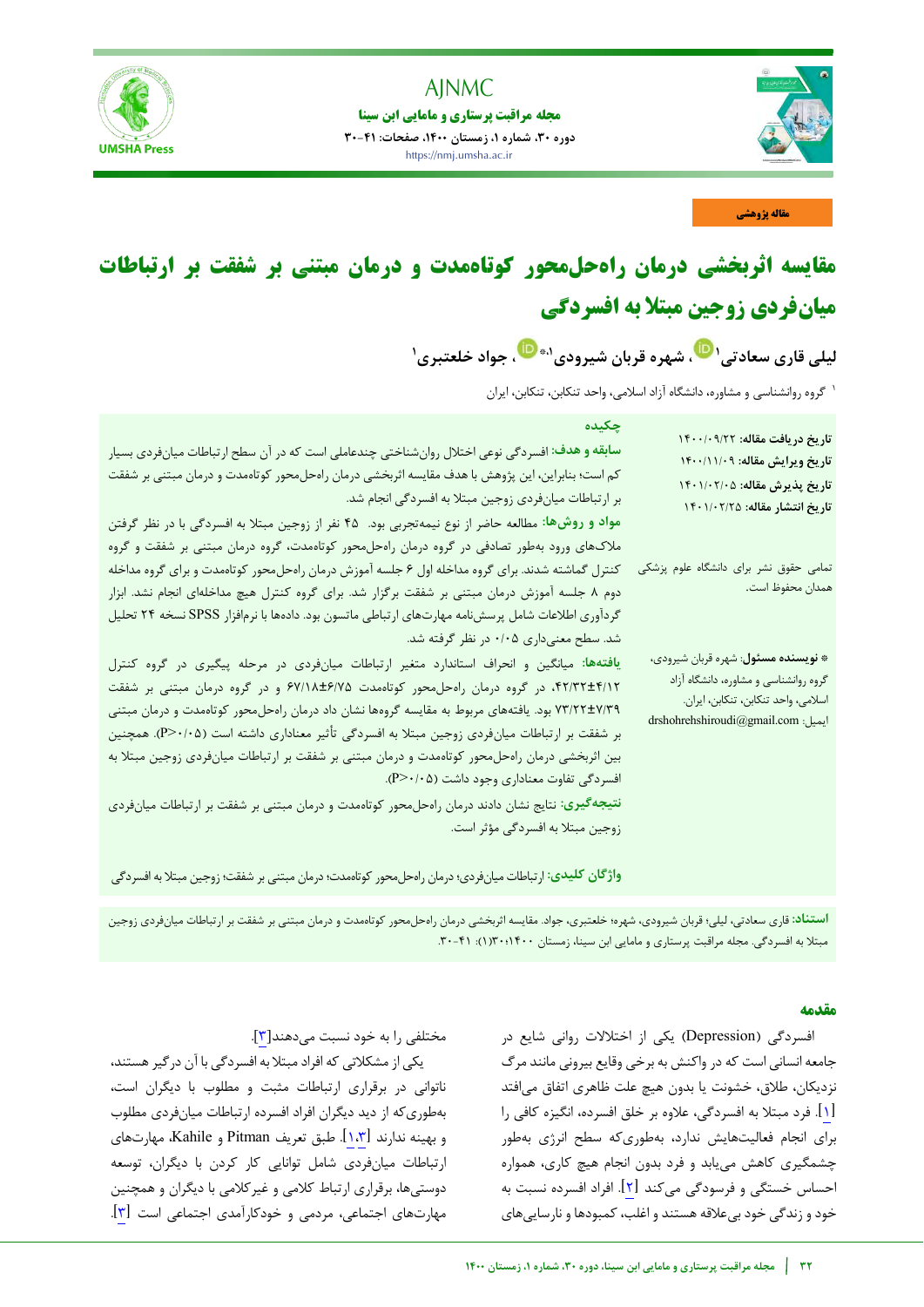ارتباطات میانفردی (Interpersonal communication) فرایندی است که در آن اطالعات و احساسات خود را از طریق پیامهای کالمی و غیرکالمی با دیگران در میان میگذاریم [\]3\[](#page-10-2). نیاز به داشتن ارتباطات میانفردی در بزرگسالی به شکل نیاز به مشارکت در فعالیتهای اجتماعی بروز میکند و عدم ارضای آن موجب احساس تنهایی می شود [۴].

ازجمله درمانهای مؤثر برای ارتباطات میانفردی زوجین مبتال به افسردگی میتوان به درمان مبتنی بر شفقت )-Compassion therapy focused[\[](#page-10-3) )[4](#page-10-3) [\]](#page-10-3)و درمان راهحلمحور کوتاهمدت Gilbert .کرد. Solution-Focused Brief Therapy) رویکرد درمان مبتنی بر شفقت را مطرح و شفقت به خود را سازهای سه مؤلفهای شامل ذهنآگاهی )mindfulness)، مهربانی با خود (self-kindness) و حس اشتراک با انسانیت (sense of humanity common )تعریف کرد. ترکیب سه مؤلفه مرتبط، مشخصه فردی است که به خود شفقت میورزد. ازاینرو Gilbert از این سازه در فضای جلسات درمان استفاده کرد و درنهایت درمان مبتنی بر شفقت را برای کار با افرادی مطرح ساخت که مشکالت مزمن و پیچیده سالمت روان همراه با شرم و خودانتقادگری داشتند و اغلب پیشینه زندگی دشواری را تجربه کرده بودند [[5](#page-10-4)]. درمان مبتنی بر شفقت به این موضوع اشاره میکند که افکار، عوامل تصاویر و رفتارهای تسکینبخش بیرونی باید درونی شوند و در این صورت، ذهن انسان همانگونه که نسبت به عوامل بیرونی واکنش نشان میدهد، در مواجهه با این درونیات نیز آرام میشود [[6](#page-10-5)].نتایج برخی مطالعات نشاندهنده کاربرد و اثربخشی درمان مبتنی بر شفقت بر پریشانی روانی و مهارتهای ارتباطی است [\]](#page-10-6)[6](#page-10-5)[،7](#page-10-6)[\[](#page-10-5).

،میالدی 1980 دهه در Kim berg و Steve de shazer درمان راهحلمحور کوتاهمدت را در مرکز خانوادهدرمانی کوتاه مدت میلواکی در ویسکانسین مطرح کرد. این رویکرد پستمدرن است و بر همکاری مراجع و درمانگر بنا شده و شکلی از درمان مختصر است که بر منابع و توانایی مراجع برای انطباق و خلق راهحل تکیه میکند. فرض اساسی درمان راهحلمحور کوتاهمدت این است که مشکل یا مسئلهای که فرد را به سمت درمان میکشاند، برای تعیین جهت ادامه بحث نیاز نیست؛ چراکه عامل هر مشکلی لزوما با راهحل آن مرتبط نیست و مراجعان خودشان منابعی دارند که برای ایجاد تغییر از آنها استفاده خواهند کرد [[8](#page-10-7)]. طبق درمان راهحلمحور کوتاهمدت، از مراجعان بهطور ویژهای خواسته میشود در ترسیم چشمانداز آینده شرکت و با به یاد آوردن موفقیتهای گذشته، نقاط قوت و منابع خود، آن چشم انداز را در زندگی روزانه خود درست کنند [[9](#page-10-8)]. در این درمان به جای تمرکز بر گذشته، بر حال و آینده و به جای توجه به ضعفها و کمبودهای مراجع، به توانمندیهای او توجه میشود و درمانگر مراجع را فردی میداند که مهارت حل مشکل خود را دارد و درمانگر توانایی مراجع را به او یادآور میشود و او را در پیدا کردن

j

راهحل همراهی میکند [[10](#page-10-9)].

با توجه به مطالب و نتایج پژوهشهای انجامشده، می توان گفت که افسردگی یکی از شایعترین اختالالت روانی است که شیوع روزافزون آن )در دنیا حدود 2 هزار و 924 نفر بهازای هر 100 هزار نفر) به نگرانی جهانی تبدیل شده است [11]. همچنین فشار سنگین عاطفی، اجتماعی و اقتصادی برای مبتالیان به اختالل افسردگی، خانواده آنها و اجتماع از یک سو و شیوع فزاینده ساالنه 2/9 تا 6/12 درصد در جمعیت عمومی باعث شده است توجه به درمان و کاهش میزان نشانگان این اختالل در افراد مبتال بیشتر از گذشته شود [\]12\[](#page-10-11).

از ضرورتهای پرداختن به این مطالعه آن است که پژوهشگران دریافته اغلب اند زوجین مبتال به افسردگی ارتباطات میانفردی ضعیفی دارند و این عامل همواره افسردگی آنها را تشدید میکند [\[](#page-10-12)<mark>۱۳</mark>]. علاوهبراین، ازآنجاکه اندک بودن سطح ارتباطات میانفردی بهعنوان شکلی از رفتارهای اجتنابی بهطور واضح به کاهش و تخریب عملکرد مناسب زوجین در زندگی مشترک منجر می شود و تأثیر پایداری بر میزان افسردگی و باورهای فکری و هیجانی زوجین میگذارد [\]14](#page-10-13) ، به بررسی و [ توجه بیشتری نیاز دارد. هرچند باید گفت که فهمیدن این مسئله کافی نیست که بسیاری از زوجین مبتال به افسردگی سطح کمتری از ارتباطات میانفردی را دارند، بلکه مهم این است که بدانیم چه عواملی به افزایش این متغیر کمک میکند. از طرفی دیگر، تاکنون در ایران مطالعهای به بررسی مقایسهای دو روش درمان راهحلمحور کوتاهمدت و درمان مبتنی بر شفقت روی زوجین مبتال به افسردگی از نظر اثربخشی بر ارتباطات میانفردی نپرداخته است که نشان میدهند شکاف موجود در مطالعات قبلی است. لذا هدف از انجام این پژوهش، مقایسه اثربخشی درمان راهحلمحور کوتاهمدت و درمان مبتنی بر شفقت بر ارتباطات میانفردی زوجین مبتال به افسردگی بود.

# **کار روش**

مطالعه حاضر از نوع نیمهتجربی با طرح سه گروه پیش -آزمون پسآزمون، پیگیری و کنترل بود . در این پژوهش گروه مربوط به درمان راه حل محور کوتاهمدت گروه مداخله اول و گروه مربوط به درمان مبتنی بر شفقت گروه مداخله دوم است. جامعه آماری پژوهش حاضر شامل تمام زوجین مراجعهکننده به کلینیکهای مشاوره خانواده منطقه 1 شهر مشهد در سال 1397 بود که افسردگی آنها تشخیص داده شد. تعداد این افراد حدود 450 زوج بود. مالکهای ورود به پژوهش حاضر عبارت بودند از: تمایل به همکاری زوجین برای مداخله درمانی؛ داشتن حداقل 5 سال زندگی مشترک؛ شرکت نکردن همزمان در هرگونه مداخله درمانی دیگر، داشتن یک تا سه فرزند، عدم ازدواج مجدد، وجود افسردگی یا عالئم بارز افسردگی هم در خانم و هم در آقا، گرفتن نمره بیشتر از نقطه برش )10( در مقیاس افسردگی بک هم توسط خانم و هم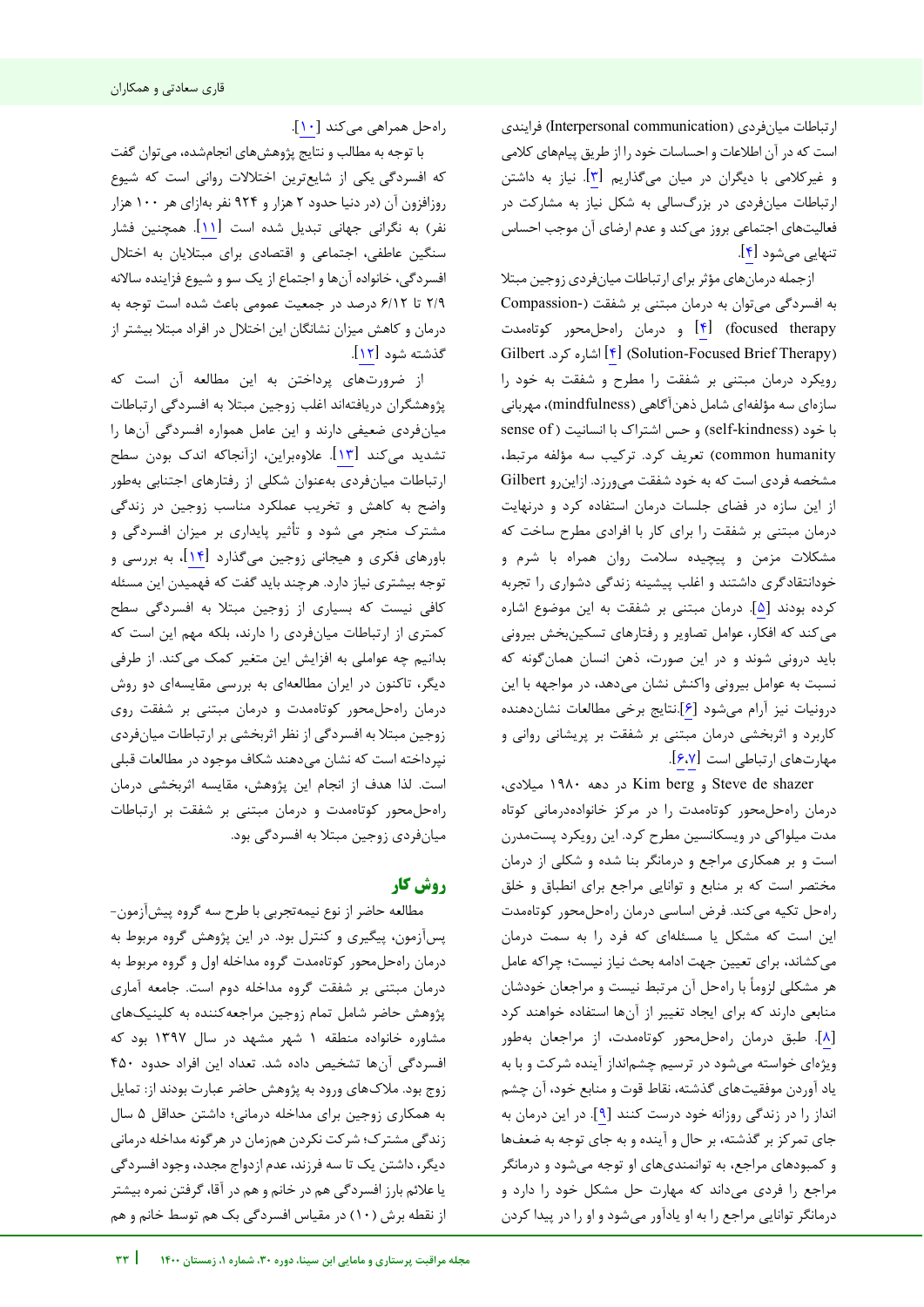آقا، حضور همزمان هر دو نفر )زوج( در جلسات درمانی. مالکهای خروج از مطالعه برای گروههای مداخله اول و مداخله دوم شامل حضور نیافتن در جلسات مداخله بیش از 2 جلسه، جدایی زوجین از هم، تمایل نداشتن زن یا مرد برای شرکت و ادامه جلسات درمانی بود.

روش اجرای پژوهش و مداخله به این صورت بود که با توجه به ملاکهای ورود، ۱۶۳ زوج انتخاب شدند که در شرایط پیشآزمون به پرسشنامه ارتباطات میانفردی پاسخ دادند. زوجینی که در پاسخدهی به مقیاس افسردگی بک، نمرهای بیشتر از نقطه برش )نمره 10( کسب کردند، غربال شدند که تعداد آنها 97 زوج بود. از بین زوجین غربالشده، 45 زوج به صورت تصادفی ساده انتخاب شدند و در سه گروه )دو گروه مداخله و یک گروه کنترل) به تصادفی قرار گرفتند. در گروه مداخله اول که درمان راهحلمحور کوتاهمدت را دریافت کردند 15 زوج، در گروه مداخله دوم که درمان مبتنی بر شفقت را دریافت کردند 15 زوج و در گروه کنترل نیز 15 زوج جایگزین شدند. تعداد نمونه با توجه به واریانس گرفتهشده از مطالعه اولیه روی 20 زوج مشارکتکننده با استفاده از فرمول کوکران و با در نظرگرفتن حداکثر خطای قابل قبول 0/06 و سطح اطمینان 95 درصد، 45 زوج برآورد شد. کل فرایند نمونهگیری بین 25 تا 35 روز طول کشید.

سپس از گروههای مداخله اول و دوم خواسته شد در فرایند آموزش با استفاده از پروتکل های درمان راهحل محور کوتاهمدت و درمان مبتنی بر شفقت شرکت کنند. بعد از انتخاب نمونه برای گروههای مداخله اول و دوم و گروه کنترل به صورت گروهی و با استفاده از پرسشنامه ارتباطات میانفردی ،پیشآزمون اجرا شد. پس از اجرای پیشآزمون، دو نفر از پژوهشگران که دورههای تخصصی را دیده بودند، جلسات گروهی را در سالن مربوط به کارگاههای درمانی یکی از کلینیک های مشاوره خانواده منطقه یک شهر مشهد )کلیلنیک مشاوره بهار اندیشه( با ظرفیت 50 نفر برگزار کردند. کارگاههای درمانی برای شرکتکنندگان گروه مداخله درمان راهحلمحور کوتاهمدت در روزهای فرد و برای شرکتکنندگان گروه مداخله درمان مبتنی بر شفقت در روزهای زوج برگزار میشد.

برای گروه مداخله اول 6 جلسه 1/30 تا 2 ساعته به صورت هر هفته 2 جلسه برنامه آموزش درمان راهحلمحور کوتاهمدت و برای گروه مداخله دوم 8 جلسه 1/30 تا 2 ساعته به صورت هر هفته 2 جلسه برنامه آموزش درمان مبتنی بر شفقت برگزار شد. برای گروه کنترل هیچ مداخلهای انجام نشد و به آنها اعالم شد طی انجام پژوهش در جای دیگر نیز مداخلهای دریافت نکنند. سه

گروه طی فرایند مداخله هیچ ارتباطی با هم نداشتند. به همین دلیل پژوهشگران ضمن هماهنگی با مسئوالن کلینیک مشاوره بهار اندیشه و جلب رضایت شرکتکنندگان، افراد گروه کنترل را مجاب کردند که در طول فرایند مداخله از مراجعه حضوری خودداری کنند.

برای کنترل این مورد که آزمودنیها هیچ مداخله دیگری را دریافت نکنند، با آزمودنیها یک قرار اخالقی گذاشته و به آنها این توضیح داده شد که در صورت شرکت در مداخالت دیگر، نتایج این مطالعه غیرعلمی و غیرسودمند خواهد شد و آزمودنیها نیز با یک تعهد اخالقی پذیرفتند که در هیچ مداخله ای شرکت نکنند. یک هفته پس از پایان مداخلهها، پرسشنامه ارتباطات میانفردی استفادهشده در پیشآزمون در پسآزمون برای گروههای مداخله و کنترل اجرا شد. چهار هفته پس از پایان مداخالت و برای انجام بررسی روند اثربخشی مداخالت درمانی روی گروههای مداخله و مقایسه با گروه کنترل در مرحله پیگیری، پرسشنامه ارتباطات میانفردی برای همه 45 زوج شرکتکننده در مطالعه )15 زوج گروه مداخله درمان راهحلمحور کوتاهمدت، 15 زوج گروه درمان مبتنی بر شفقت و 15 زوج گروه کنترل( ارسال و پس از پاسخگویی نتایج تجزیهوتحلیل شد. بهمنظور رعایت اصول اخالقی پژوهش، بعد از اتمام پژوهش برای گروه کنترل نیز کارگاه آموزشی در همان کلینیک مشاوره بهار اندیشه توسط پژوهشگرانی برگزار شد که مداخلههای درمان راهحلمحور کوتاهمدت و درمان مبتنی بر شفقت را برای گروههای مداخله اجرا کرده بودند.

برای جمعآوری اطالعات جمعیتشناختی شامل سن، تحصیالت، تعداد فرزندان و وضعیت اشتغال از پرسشنامه جمعیتشناختی استفاده شد.

# **پرسشنامه مهارتهای ارتباطی بینفردی ماتسون )** Matson

**)**Interpersonal Communication Skills Questionnaire این پرسشنامه 19 سؤال دارد و هدف آن سنجش میزان مهارت ارتباطی بینفردی در افراد مختلف است. طیف پاسخگویی آن از نوع لیکرت )کامال موافقم=5 تا کامال مخالفم=1( است. برای بهدستآوردن امتیاز کلی پرسشنامه، مجموع امتیازات همه سؤاالت را با هم جمع میکنند. امتیازات این پرسشنامه دامنهای از 19 تا 95 دارد. نمرههای بیشتر نشاندهنده مهارت ارتباط بینفردی بیشتر در شخص پاسخدهنده است و برعکس. برای گرفتن نتیجه دقیقتر، میتوان از دستهبندی زیر بهمنظور سنجش میزان مهارت ارتباط بینفردی پاسخدهنده استفاده کرد: نمره کمتر از 45 مشکل حاد ارتباطی؛ نمره 46 تا 65 مشکل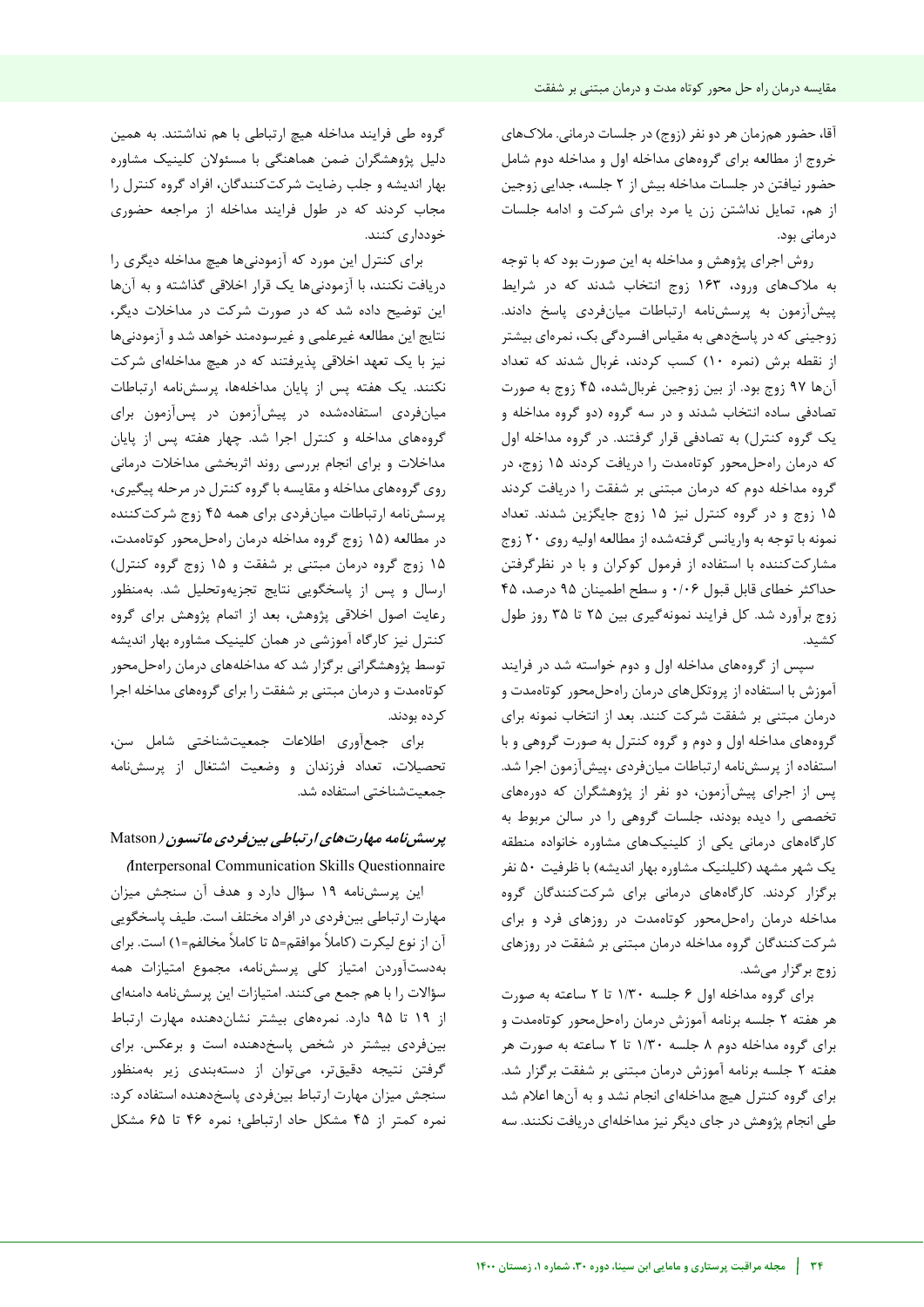

**شکل** :**1** نمودار کانسورت روند انجام مطالعه حاضر

ارتباطی؛ نمره 66 تا 95 فرد توانمند.

j

 $[1\Delta]$  $[1\Delta]$  Jackson و Nolen-Hoeksema و Michael و همکاران [\]16\[](#page-10-15) روایی صوری و محتوا را به روش کیفی ارتباطات میانفردی مطلوب گزارش کردند. همچنین برای بررسی میزان پایایی پرسشنامه ارتباطات میانفردی به روش همسانی درونی با محاسبه ضریب آلفای کرونباخ به ترتیب 0/87 و 0/81 گزارش شد. در مطالعات داخلی باقرینژاد و همکاران[۱۷] و گوران شورکچالی و همکاران [۱۸] روایی محتوایی به روش کیفی مطلوب و پایایی به روش همسانی درونی با محاسبه آلفای کرونباخ به ترتیب 0/88 و 0/87 گزارش شده است. در مطالعه حاضر روایی محتوا به روش کیفی و روایی صوری

پرسشنامه نشخوار فکری با استفاده از نظر 7 تن از متخصصان حوزه روان شناسی بالینی (۳ تن) و روان شناسی عمومی (۴ تن) دانشگاه آزاد اسالمی واحد تنکابن و دانشگاه فردوسی مشهد مطلوب گزارش شد. همچنین پایایی به روش همسانی درونی با محاسبه ضریب آلفای کرونباخ برای 163 نفر از زنان مبتال به افسردگی شهر مشهد اندازهگیری و ارتباطات میانفردی 0/82 گزارش شد.

دادههای پژوهش با استفاده از آزمون تحلیل کوواریانس، آزمون تعقیبی لامتریکس، آزمون تعقیبی شفه و آزمون تحلیل واریانس در سطح معنیداری  $\alpha$ ۰/۰۵ تجزیهوتحلیل شد. دادهها با نرمافزار SPSS نسخه 24 تحلیل شد.

**جدول :1** شرح جلسات مداخله درمان راهحلمحور کوتاهمدت

بتوانند به ارزیابی امکانات خود در راستای رسیدن به خواستههایشان بپردازند.

| جلسه | هدف و محتوای جلسه                                                                                                                                                                                                                                                                                                                               | تكليف بيمار(ان)                                                                                                                                                               |
|------|-------------------------------------------------------------------------------------------------------------------------------------------------------------------------------------------------------------------------------------------------------------------------------------------------------------------------------------------------|-------------------------------------------------------------------------------------------------------------------------------------------------------------------------------|
| اول  | هدف این جلسه معارفه و ایجاد ارتباط و اطمیناندهی به بیماران درباره اصل<br>رازداری، اجرای پیش آزمون، تعیین چارچوبها و بیان اصول کلی درمان راهمدار<br>بود. پس از اینکه درمانگر خود را به بیماران معرفی کرد، به بیماران یادآور شد که<br>به کار بستن روشهای این نوع از درمان ممکن است زندگی لذتبخشتری را برای<br>آنها به همراه آورد.                 | تکلیف این جلسه این بود که بیماران اهداف خود را برای جلسه<br>آينده به صورت مكتوب بنويسند.                                                                                      |
| دوم  | بررسی اهداف بیماران و منطبق کردن اهدافشان بر سه اصل مثبت، معین و<br>ملموس و قابل اندازهگیری. سپس از بیماران خواسته شد درباره مشکلات خود<br>صحبت کنند و راهحلهایی را بیان کنند که از دید خودشان در بهبود شرایط<br>زندگیشان مؤثر است و انتظارات خود را از زندگی به صورت دقیق و واضح بگویند تاخواب بیدار شوید و ببینید که مشکلتان کامل حل شده است، | تکلیف این جلسه این بود که درباره پاسخشان به سؤالات معجزه<br>بیندیشند و جوابهایشان را به صورت مکتوب برای جلسه بعد<br>بیاورند. محتوای سؤال معجزه به این شرح بود: «اگر یک روز از |

خواب بیدار شوید و ببینید که مشکلتان کامل حل شده است، چه چیزی در زندگیتان متفاوت خواهد بود؟«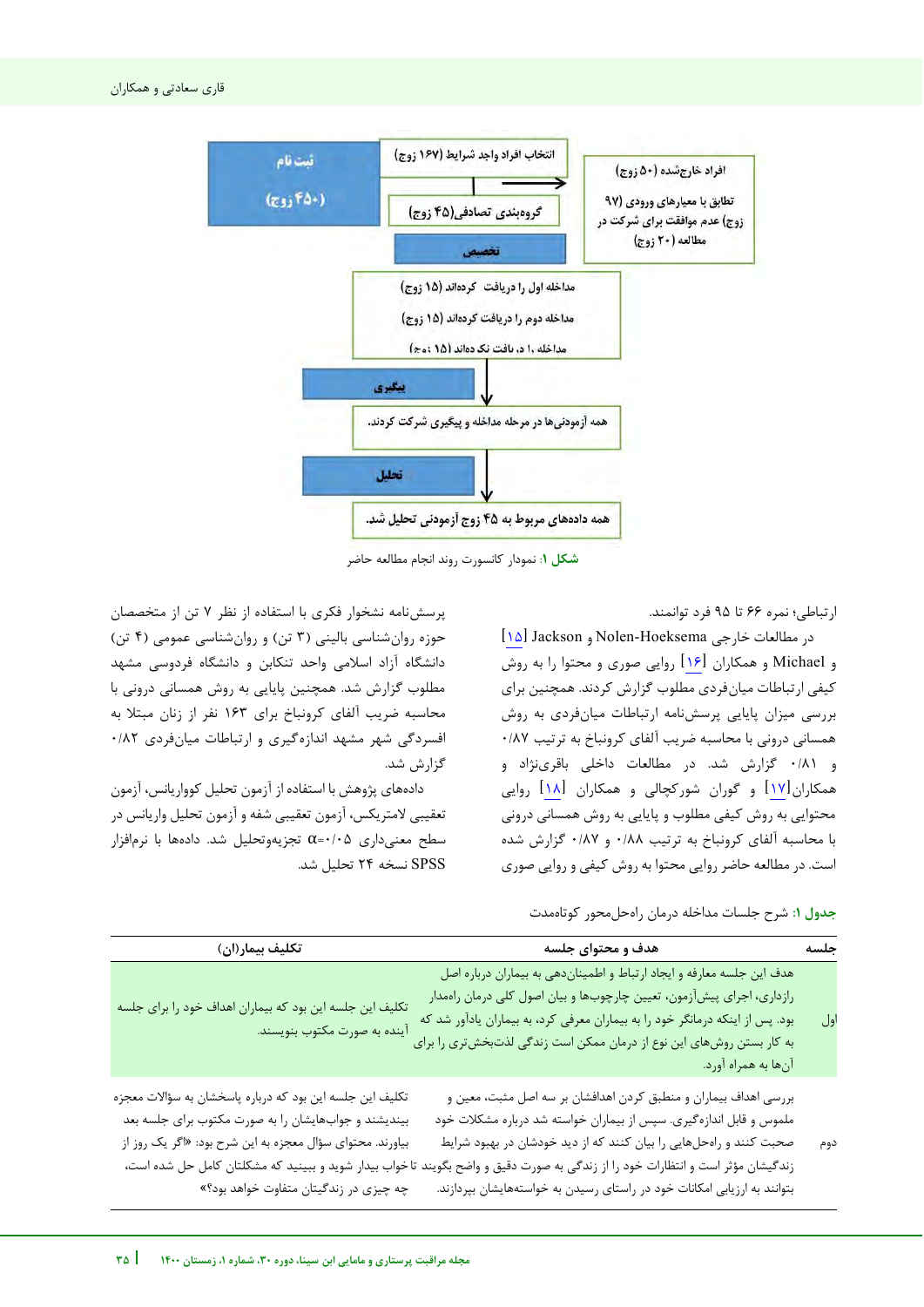| ادامه جدول ۱.                                                                                                                                                                                                                                                                                                                                                                                                                                                                                                                                                                                                                                                                                                                                   |     |
|-------------------------------------------------------------------------------------------------------------------------------------------------------------------------------------------------------------------------------------------------------------------------------------------------------------------------------------------------------------------------------------------------------------------------------------------------------------------------------------------------------------------------------------------------------------------------------------------------------------------------------------------------------------------------------------------------------------------------------------------------|-----|
| هدف این جلسه حذف الگوی مخل رفتاری با استفاده از پرسش معجزهآسا و تأمل<br>درباره پاسخ به سؤالات شرایط استثنا بود. در این جلسه درباره پاسخها و<br>رامحلهایی که بیماران ارائه دادند، بحث و تبادل نظر شد و در کنار راهنمایی آنها، تکلیف این جلسه این بود که توانمندیهای خود را یادداشت<br>به جنبههای مختلف راهحلهایی پی بردند که در پاسخ آنان نهفته و قبلاً در زندگی کنند و برای جلسه بعد با خود بیاورند.<br>آنها اتفاق افتاده بود و به آنها توضیح داده شد که در حقیقت آنها بخشهایی از<br>این معجزه را در زندگی خود داشتهاند، اما به آن توجه نکردهاند.                                                                                                                                                                                               | سوم |
| هدف این جلسه یافتن موارد استثنا بود که شرکتکنندگان به موارد مثبت زندگی<br>تکلیف این جلسه این بود که شرکتکنندگان چه راهحلهایی را<br>خود پی ببرند و سطح کیفیت زندگی خود را بر پایه خودکفایی و خودکارآمدی<br>به کسانی که مشکلات مشابه با خودشان دارند، پیشنهاد می<br>چهارم گشفشده، بالا ببرند و حوزه مشکلات خود را کاهش دهند و دقت کنند در<br>زمانهایی که احساس خوکار آمدی بیشتری میکردند، چه کار متفاوتی انجام می کنند؟<br>دادند؟                                                                                                                                                                                                                                                                                                                 |     |
| هدف این جلسه ایجاد راهحلها و تثبیت و تحسین شرکتکنندگان برای یافتن<br>تکلیف این جلسه این بود که شرکتکنندگان کارهای متفاوتی را<br>راهحلهای متفاوت و بدیع برای اهداف جدید خود بود تا دریابند برای بهبود شرایط<br>یادداشت کنند که پس از اتمام جلسات میتوانند انجام دهند تا<br>و کیفیت زندگی خود میتوانند از منابع و قابلیتهای خود بهطور مطلوبی استفاده<br>احساس توانمندی و خودکارآمدی بیشتری داشته باشند و واژه<br>کنند. شرکتکنندگان باید به این سؤالات جواب میدادند که اگر قرار باشد قدمی<br>«به جای» را در عملکردهای روزانه خود جایگزین کنند تا<br>کوچک برای مشکلاتشان بردارند، چه کار خواهند کرد و زمانی که مشکلاتشان حل<br>احساس جدیدتری به توانمندیهایشان داشته باشند.<br>شد، برای تثبیت روند مطلوب زندگی خود چه کار متفاوتی انجام خواهند داد. |     |
| هدف این جلسه جمع ندی و نتیجه گیری از طول مدت درمان و آماده کردن<br>شرکتکنندگان برای اتمام جلسات بود. علاوهبراین از شرکتکنندگان پرسیده شد<br>تکلیف بیمار ارائه جمعبندی نهایی از وضعیت خود پس از فرایند<br>که از زمان شروع جلسات تا الان چه چیزی بهتر شده است و چه چیزی مایه انگیزه<br>درمان و ارائه آن به درمانگر بود.<br>آنها بود که به تلاشتان ادامه دهند و اینکه بعد از اتمام درمان میخواهند چه کار<br>کنند و چه تغییراتی را در زندگیشان اجرا کنند.                                                                                                                                                                                                                                                                                           | ششم |

|  | ج <b>دول ۲</b> : شرح جلسات مداخله درمان مبتنی بر شفقت |  |  |  |  |  |  |
|--|-------------------------------------------------------|--|--|--|--|--|--|
|--|-------------------------------------------------------|--|--|--|--|--|--|

| محتواي جلسه                                                                                                                                                                                                                                                                                                                                                                                                         | هدف                        | جلسه  |
|---------------------------------------------------------------------------------------------------------------------------------------------------------------------------------------------------------------------------------------------------------------------------------------------------------------------------------------------------------------------------------------------------------------------|----------------------------|-------|
| در جلسه اول تمامی شرکتکنندگان به همدیگر معرفی شدند و برنامه نیز به آنها معرفی شد.<br>درک شفقت به خود ذهنآگاه اساساً تجربی است. در یک تمرین رقابتی، اعضای گروه تفاوت<br>میان چگونگی رفتار با خود و چگونگی رفتار با فردی دوستش دارند را هنگام دشواریهای زندگی<br>تشخیص دادند. سپس سه عنصر شفقت به خود آموزش داده شد.                                                                                                  | درک شفقت به خود ذهنآگاه    | اول   |
| در جلسه دوم، نظريه و اصول ذهنآگاهي ارائه شد و چگونگي اينكه ذهن (مغز) به صورت طبيعي<br>هنگام استراحت به دنبال مسائل و مشکلات گذشته و آینده است، شرح داده شد. در این جلسه<br>به شرکتکنندگان آموزش داده شد توجه خود را به یک چیز واحد مانند تنفس متمرکز کنند<br>و احساس آرامش کنند. برخی از اشیای جلا دادهشده میان اعضای گروه توزیع شد تا در مواقعی<br>که ذهن آنها درگیر مشکلات گذشته و آینده است، بر آنها تمرکز کنند. | تمرين ذهنآگاهي             | دوم   |
| در این جلسه شرکتکنندگان تمرین مهر ورزیدن را یاد گرفتند. این تمرینات شامل عباراتی<br>مانند «من احساس امنیت میکنم و من با خودم مهربان هستم» میشد. این تمرین در جلسات<br>رسمی کلاس یا در طول روز انجام شد.                                                                                                                                                                                                             | تمرین مهربانی و مهر ورزیدن | سوم   |
| جلسه ی چهارم این بود که چگونه از تکرار عبارتهای مهرورزی فراتر روند و به صورت<br>طبیعی شفقت به خود را تمرین کنند. شفقت به خود با این هدف و قصد انجام شد که من<br>تو را دوست دارم و نمیخواهم رنج بکشی. داشتن یک زبان شفیق نیز ناشی از این قصد<br>بود. زبان شفیق شامل عباراتی مانند «تو میتوانی این کار را انجام دهی، شجاع باش،<br>می توانم خود را ببخشم، تو را دوست دارم» می شد.                                      | یافتن جایگاه شفقت در خود   | چهارم |
| در این جلسه به بررسی و کشف ارزشهای اصلی پرداخته شد که به زندگی شرکتکنندگان<br>معنا میبخشید. اگر بدانیم واقعاً چه چیزی برایمان مهم است، میتوانیم با خود مهربان باشیم.<br>این جلسه همچنین به شرکتکنندگان کمک کرد در صورت عدم تطابق زندگی با ارزشهای<br>اصلی، شفقت به خود داشته باشند.                                                                                                                                 | عمیق زندگی کردن            | ينجم  |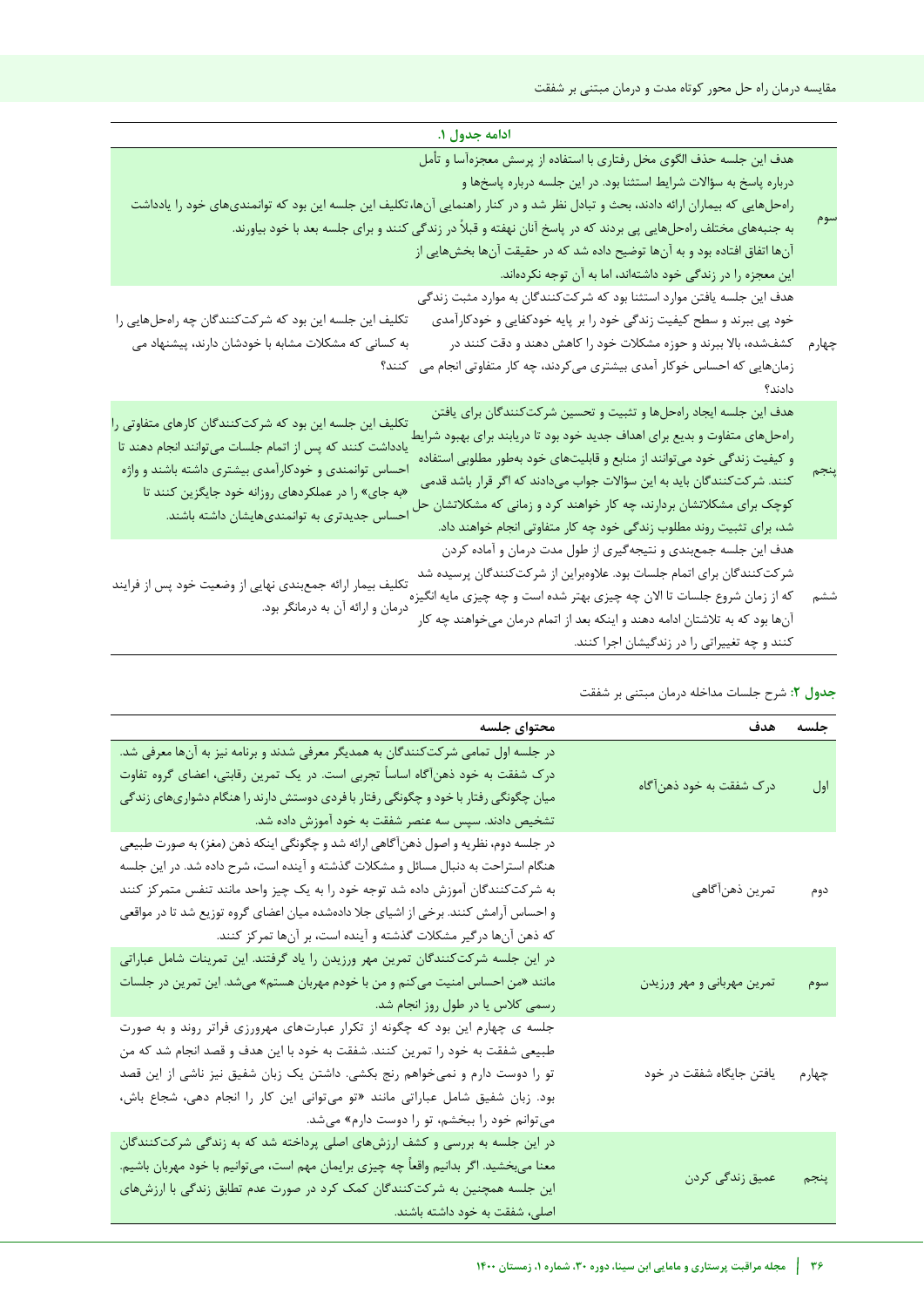| ادامه جدول ۲.                                                                                                                                                                                                                                                                                                                                                        |                              |      |
|----------------------------------------------------------------------------------------------------------------------------------------------------------------------------------------------------------------------------------------------------------------------------------------------------------------------------------------------------------------------|------------------------------|------|
| تمرین اصلی که در این جلسه آموزش داده شد (تمرین آرام کردن)، بر اساس مهارتهای مربوط<br>به آگاهی جسمانی بود. این تمرین شامل شفقت فیزیکی و روانی میشد.                                                                                                                                                                                                                   | مدیریت احساسات و عواطف دشوار | ششم  |
| تمرینات این جلسه شامل تغییر درد روابط بود؛ چه درد ذاتی و چه دردی ناشی از عدم توانایی<br>در برقراری رابطه. شرکتکنندگان یاد گرفتند برای دردهایی که در روابط دشوار زندگی تحمل<br>كردهاند، از جملات و عبارات همراه با شفقت استفاده كنند.                                                                                                                                 | تغيير روابط                  | هفتم |
| جلسه آخر تعصبات منفی زندگی را هدف قرار داد. به شرکتکنندگان توضیح داده شد که<br>جستوجوی تهدیدهای فیزیکی و عاطفی برای ادامه بقا ضروری است، اما در ظرفیت آنها برای<br>شاد بودن مشکل ایجاد می کند. همچنین به شر کت کنندگان توضیح داده شد با تکیه بر چیزهای<br>خوب در زندگی و ویژگیهای خوب در وجود خود میتوانند تعصبات ذاتی خود را کم کنند و<br>بیشتر از زندگی لذت ببرند. | قبول و پذیرش زندگی           | هشتم |

# **نتایج**

نتایج آزمون تی مستقل در جدول 3 نشان میدهد بین گروههای مداخله و کنترل در متغیر سن (P=۰/۵۸۹) تفاوت معناداری وجود ندارد )0/05<P). همچنین نتایج آزمون دقیق فیشر نشان داد بین گروههای مداخله و کنترل از نظر وضعیت تحصیلات (P=٠/٧٠٣)، تعداد فرزندان (P=٠/٧٠٣) و وضعیت اشتغال )0/391=P )تفاوت معناداری وجود ندارد )0/01<P )و گروهها از نظر این متغیرها همگون هستند.

نتایج جدول تحلیل کوواریانس در جدول 4 نشان میدهد بین گروههای درمان راهحلمحور کوتاهمدت، درمان مبتنی بر شفقت و گروه کنترل در پسآزمون متغیر ارتباطات میانفردی تفاوت معنیداری

وجود دارد (۱۵۳/۶۰۰– F؛ ۵۰/۰۵- Partial  $\eta^{\texttt{`}}$ ۰/۰۵؛ P

نتایج تحلیل کوواریانس و آزمونهای تعقیبی المتریکس و شفه در جدول 5 نشان میدهد بین ارتباطات میانفردی گروههای درمان راهحلمحور کوتاهمدت و درمان مبتنی بر شفقت در مرحله پسآزمون تفاوت معناداری وجود دارد )48/505=F؛ 0/05<P). همچنین تفاوت بین میانگین دو گروه درمانی )-4/955( نشان دهنده اثربخشی بیشتر درمان مبتنی بر شفقت بر ارتباطات میانفردی زوجین مبتال به افسردگی در مرحله پسآزمون است. همچنین نتایج جدول 5 نشان میدهد بین ارتباطات میانفردی گروههای درمان راهحلمحور کوتاهمدت و درمان مبتنی بر شفقت در مرحله پیگیری تفاوت معناداری وجود دارد

| P                   | گروه کنترل (۱۵ زوج)    | گروه مداخله دوم (درمان | گروه مداخله اول (درمان        | متغير                                                                                                                                                                                                                                           |
|---------------------|------------------------|------------------------|-------------------------------|-------------------------------------------------------------------------------------------------------------------------------------------------------------------------------------------------------------------------------------------------|
|                     |                        | مبتنی بر شفقت)         | راەحل،حور كوتاەمدت)           |                                                                                                                                                                                                                                                 |
| PAA                 | $f(f Y) \pm \Delta/YY$ | $f(Y/Y) \pm f/99$      | $f(\gamma) \gamma + \Delta/2$ | سن (سال)                                                                                                                                                                                                                                        |
|                     |                        |                        |                               | وضعيت تحصيلات                                                                                                                                                                                                                                   |
| $***$ / $9$ \ 9     | ٧                      | ٧                      | ۶                             | ديپلم                                                                                                                                                                                                                                           |
|                     |                        | ۵                      | ۵                             | كاردانى                                                                                                                                                                                                                                         |
|                     |                        |                        |                               | كارشناسى                                                                                                                                                                                                                                        |
|                     |                        |                        |                               | تعداد فرزندان                                                                                                                                                                                                                                   |
|                     |                        |                        |                               |                                                                                                                                                                                                                                                 |
| $**$ . $/Y \cdot Y$ |                        |                        | ۸                             |                                                                                                                                                                                                                                                 |
|                     |                        |                        |                               |                                                                                                                                                                                                                                                 |
|                     |                        |                        |                               | ٣                                                                                                                                                                                                                                               |
|                     |                        |                        |                               | وضعيت اشتغال                                                                                                                                                                                                                                    |
| $*$ $(79)$          | ۵                      | ۵                      |                               | شاغل                                                                                                                                                                                                                                            |
|                     | ۱۰                     | ۱۰                     | ۱۱                            | غيرشاغل                                                                                                                                                                                                                                         |
|                     |                        |                        |                               | $\tau$ $\sim$<br>The Contract of the Contract of the Contract of the Contract of the Contract of the Contract of the Contract of The Contract of The Contract of The Contract of The Contract of The Contract of The Contract of The Contract o |

**جدول :3** اطالعات جمعیتشناختی و همگنی گروههای مداخله و کنترل

\* آزمون دقیق فیشر \*\* آزمون تی مستقل؛

j

# **جدول :4** تحلیل تفاوت بین نمرات پسآزمون ارتباطات میانفردی دو گروه مداخله اول و دوم و گروه کنترل

| اندازه اثر<br>$\eta$ | سطح معنادارى                |        | ميانگين مجذورات | درجه آزادی | مجموع مجذورات         | منبع پراش         |
|----------------------|-----------------------------|--------|-----------------|------------|-----------------------|-------------------|
| .111                 | $\cdot$ / $\cdot$ $\cdot$ ' | ۱۵۳/۶۰ | TV01084         |            | <b>VA1/15V</b>        | ارتباطات ميانفردي |
|                      |                             |        | T/FFA           |            | $\lambda$ + $\lambda$ | خطا               |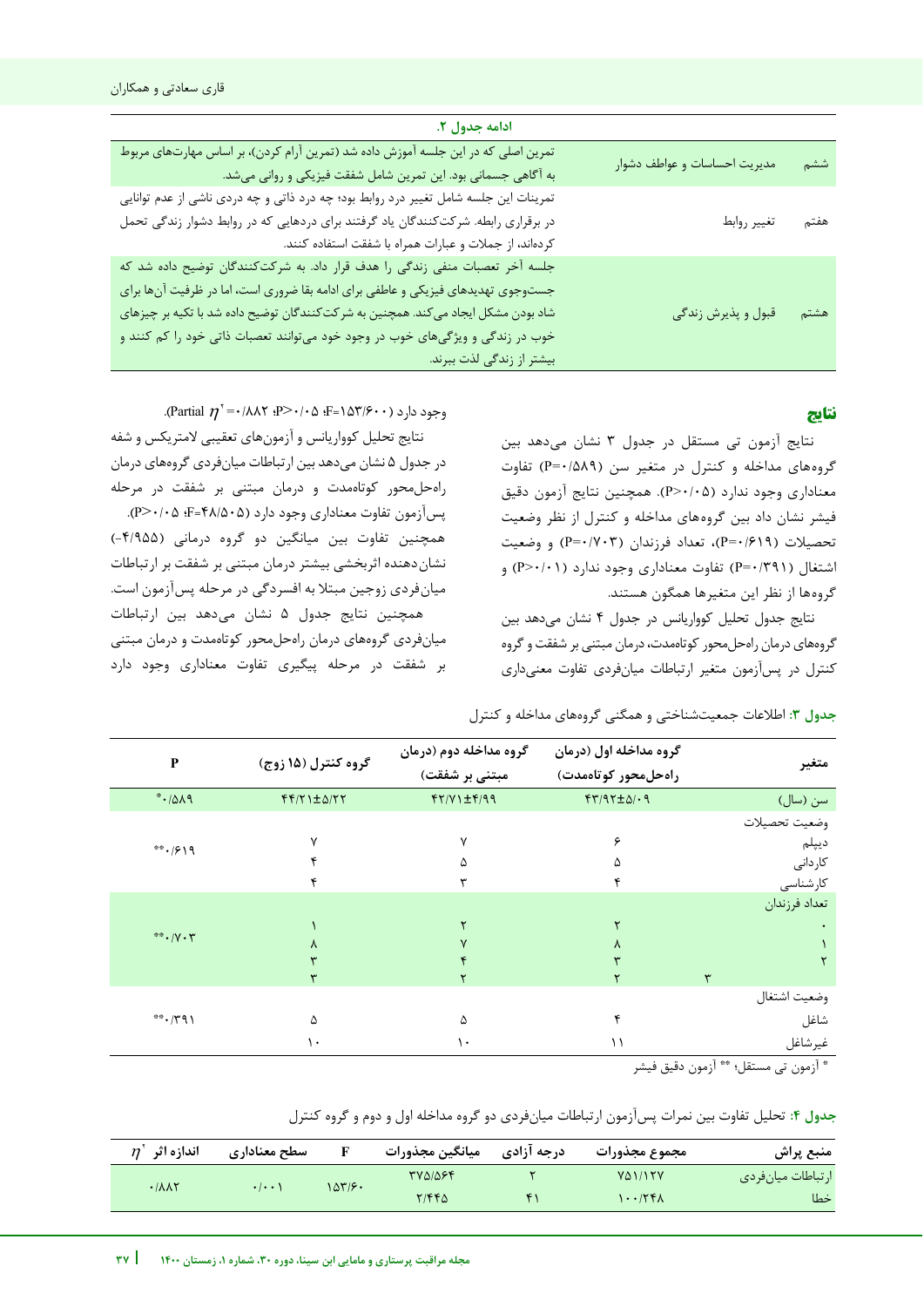| تفاوت<br>ميانگينھا | سطح معناداری P      | F                            | ميانگين<br>مجذورات                               | درجه<br>آزادي | مجموع<br>مجذورات           | منبع پراش                 | مرحله   |
|--------------------|---------------------|------------------------------|--------------------------------------------------|---------------|----------------------------|---------------------------|---------|
| $-F/900$           | $\cdot$ / $\cdot$ ) | $f\Lambda/\Delta\cdot\Delta$ | 118098<br>Y/FFA                                  | $f \cap$      | 111/091<br>1.75            | ار تباطات میانفردی<br>خطا | پسآزمون |
| $-\Delta$ /۴۳.     | $\cdot$ / $\cdot$ \ | 481785                       | $\frac{147}{70}$<br>$\mathbf{r}/\cdot\mathbf{r}$ | ۴۱            | $\frac{15}{15}$<br>154/17V | ارتباطات ميانفردي<br>خطا  | پیگیری  |

**جدول :5** تحلیل تفاوت بین نمرات پسآزمون و پیگیری ارتباطات میانفردی دو گروه مداخله اول و دوم

## $(P>\cdot/\cdot \Delta \cdot F=Ff/(Vf\Delta))$

همچنین تفاوت بین میانگین دو گروه درمانی )-5/430( نشاندهنده اثربخشی بیشتر درمان مبتنی بر شفقت روی ارتباطات میانفردی زوجین مبتال به افسردگی در مرحله پیگیری است.

نتایج تحلیل کوواریانس و آزمونهای تعقیبی المتریکس و شفه در جدول 6 نشان میدهد بین ارتباطات میانفردی گروههای درمان راهحلمحور کوتاهمدت و گروه کنترل در مرحله پسآزمون تفاوت معناداری وجود دارد )135/681=F؛ 0/05<P). همچنین تفاوت بین میانگین دو گروه درمانی )6/655( نشاندهنده اثربخشی بیشتر درمان راهحلمحور کوتاهمدت در ارتباطات میانفردی زوجین مبتال به افسردگی در مرحله پسآزمون است. همچنین نتایج جدول 6 نشان میدهد بین ارتباطات میانفردی گروههای درمان راهحلمحور کوتاهمدت و گروه کنترل در مرحله پیگیری تفاوت معناداری وجود دارد )126/789=F؛ 0/05<P). همچنین تفاوت بین میانگین دو گروه

درمانی (۷/۱۷۸) نشان دهنده اثربخشی بیشتر درمان راهحل محور کوتاهمدت در ارتباطات میانفردی زوجین مبتال به افسردگی در مرحله پیگیری است.

نتایج تحلیل کوواریانس و آزمونهای تعقیبی المتریکس و شفه در جدول 7 نشان میدهد بین ارتباطات میانفردی گروههای درمان مبتنی بر شفقت و گروه کنترل در مرحله پسآزمون تفاوت معناداری وجود دارد )275/158=F؛ 0/05<P). همچنین تفاوت بین میانگین دو گروه درمانی )11/610( نشاندهنده اثربخشی بیشتر درمان مبتنی بر شفقت بر ارتباطات میانفردی زوجین مبتال به افسردگی در مرحله پسآزمون است.همچنین نتایج جدول 7 نشان میدهد بین ارتباطات میانفردی گروههای درمان مبتنی بر شفقت و گروه کنترل در مرحله پیگیری تفاوت معناداری وجود دارد )260/594=F؛ 0/05<P). همچنین تفاوت بین میانگین دو گروه درمانی )12/680( نشاندهنده اثربخشی بیشتر درمان مبتنی بر شفقت در ارتباطات میانفردی زوجین مبتال به افسردگی در مرحله پیگیری است.

| تفاوت<br>ميانگينھا                  | سطح معنادارى<br>D              | F             | ميانگين<br>مجذورات                                                    | درجه<br>آزادي | مجموع<br>مجذورات                                                      | منبع پراش          | مرحله   |
|-------------------------------------|--------------------------------|---------------|-----------------------------------------------------------------------|---------------|-----------------------------------------------------------------------|--------------------|---------|
|                                     |                                |               | $\mathbf{r} \mathbf{r} \mathbf{1} / \mathbf{V} \mathbf{f} \mathbf{q}$ |               | $\mathbf{r} \mathbf{r} \mathbf{1} / \mathbf{V} \mathbf{f} \mathbf{q}$ | ار تباطات میانفردی |         |
| 91900                               | $\cdot$ $ \cdot \cdot \rangle$ | 131611        | ۲/۴۴۵                                                                 | ۴۱            | 1.75                                                                  | خطا                | پسآزمون |
|                                     |                                |               | $T\lambda 51.15$                                                      |               | $T\lambda 51.15$                                                      | ار تباطات میانفردی |         |
| <b>Y/IVA</b><br>$\cdot$ / $\cdot$ ) | 1581789                        | $T/\cdot$ $6$ | ۴۱                                                                    | 1541154       | خطا                                                                   | پیگیری             |         |

**جدول :7** تحلیل تفاوت بین نمرات پسآزمون ارتباطات میانفردی گروه مداخله دوم و گروه کنترل

| تفاوت<br>ميانگينھا | سطح معنادارى              |                | ميانگين<br>مجذورات MS        | درجه آزادی<br>df | مجموع<br>مجذورات SS | منبع پراش         | مرحله   |
|--------------------|---------------------------|----------------|------------------------------|------------------|---------------------|-------------------|---------|
| 11/51.             | $\cdot$ / $\cdot$ )       | <b>TYQ/1QA</b> | YY/YAY                       |                  | YY/YAY              | ارتباطات ميانفردي | پسآزمون |
|                    |                           |                | Y/FFA                        | ۴۱               | 1.75                | خطا               |         |
| 17/9.1             | $\cdot$ / $\cdot$ $\cdot$ | Y9.1099        | Y97797                       |                  | Y97/T97             | ارتباطات ميانفردي |         |
|                    |                           |                | $\mathbf{r}/\cdot\mathbf{r}$ | ۴۱               | ۱۲۴/۸۲۷             | خطا               | پیگیری  |

#### **بحث**

مطالعه حاضر با هدف بررسی اثربخشی درمان راهحلمحور کوتاهمدت و درمان مبتنی بر شفقت بر میزان ارتباطات میان ردی ف

زوجین مبتال به افسردگی انجام شد. نتایج تجزیهوتحلیل دادهها بهطورکلی نشان داد بین گروه مداخلههایی که تحت تأثیر درمان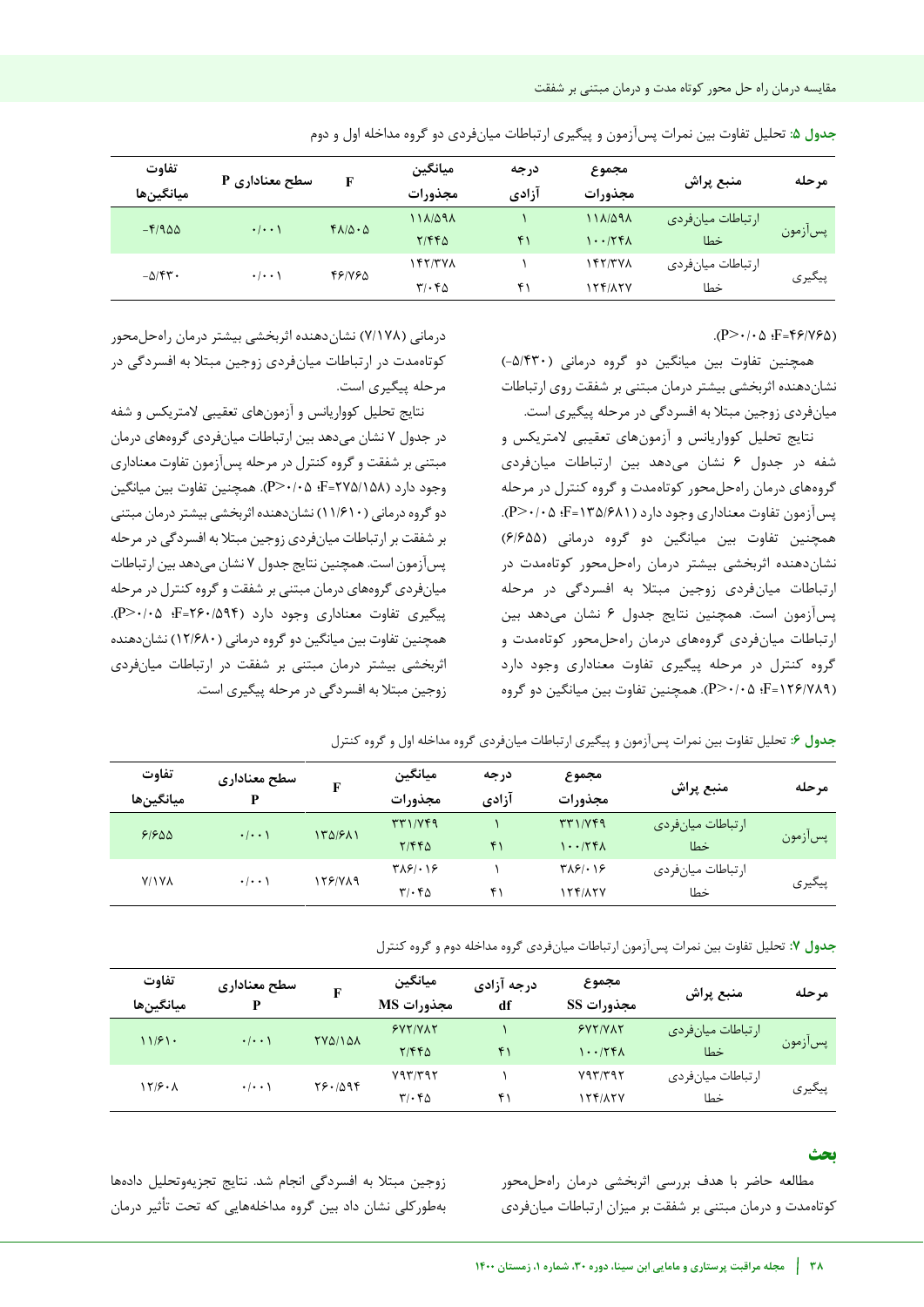راهحلمحور کوتاهمدت نسبت به درمان مبتنی بر شفقت بودهاند و گروه کنترل که تحت هیچ آموزشی قرار نگرفتند، حداقل دو گروه در میزان واریانس متغیر ارتباطات میانفردی در شرایط پسآزمون با یکدیگر تفاوت معناداری دارند.

این یافته با نتایج مطالعات Shimotsu و N۴ [\]](#page-10-13) Naoshi و Fernandez-Alonso و همکاران [\]28\[](#page-11-1) همسو است. در تبیین یافتههای این مطالعه و در همسویی با نتایج مطالعه Shimotsu و Naoshi[ [14](#page-10-13) [\]](#page-10-13)میتوان گفت که در درمانهای راهحلمحور کوتاهمدت از شیوههای شناختی نظیر ارزیابی و آشنایی با مفاهیمی همانند نگرانی و ناامیدی برای بهبود تنظیم هیجانی استفاده می شود؛ بنابراین، برای زوجین افسردهای که در این روش درمانی ارائه شده است، باعث شده نسبت به نگرانیها و ناامیدهای افکارشان آگاهی کامل یابند و هنگامی که این آگاهی را پیدا کردند، باعث میشود نسبت به رفع آن اقدام کنند و همین عاملی میشود که کمکم ارزیابیهای شناختی هیجانی آنها کاهش و سطح ارتباطات میانفردی آنها افزایش مییابد.

یافتههای همچنین مطالعه حاضر با یافتههای پژوهش Fernandez-Alonso و همکاران [\]28\[](#page-11-1) همسو است. آنها در پژوهش خود ذکر کردند که درمان مبتنی بر شفقت باعث افزایش تنظیم هیجان و ارتباطات میانفردی در افراد مبتال به افسردگی مزمن میشود. در تبیین این یافتهها و در همسویی با مطالعه Fernandez-Alonso و همکاران [\]28\[](#page-11-1) میتوان گفت که درمان کوتاهمدت راهحلمحور یک رویکرد پستمدرن (فرانوگرا) است که نسبت به مداخالت رفتاری به همکاری بین درمانگر و مراجع برای درمان وابسته است. مالک حل مشکل در درمان راهحلمحور زمانی است که مشکل کامال برطرف شده باشد یا پیشرفتهای قابل مالحظهای براساس اهداف تعیین شده باشد [\]8\[](#page-10-7). تبیین دیگر این است که فرایند درمان راهحل محور معموال شامل پنج مرحله است: مشخص کردن مشکل و هدف، شناسایی و افزایش استثنائات، مداخالت یا وظایف طراحیشده برای شناسایی و افزایش استثنائات، ارزیابی تأثیر مداخالت و ارزیابی دوباره مشکل یا هدف.

درمان کوتاه مدت راه حل محور نوعی رویکرد غیر آسیب شناختی به درمان است که بهجای تمرکز بر مشکالت و بیماریها، بر جنبههای مثبت و سالم زندگی تأکید میکند. بدین ترتیب درمانگران راهحلمحور بهجای توجه به کمبودها و ناتوانی ها، پایه اولیه کارشان را روی نیروها، منابع و تواناییهای مراجع قرار میدهند [\]](#page-10-15)[15](#page-10-14)[،16](#page-10-15)[\[](#page-10-14). در واقع مراجعان بر اهداف برجسته، قابل دسترسی، ملموس و قابل اندازهگیری تمرکز دارند. در این رویکرد کنکاش درباره گذشته و گله و شکایت بهعنوان موانعی برای فرایند درمانی شناخته شده است. یکی از اصول مهم این درمان این است که مراجع نسبت به راهحلهای موجود فعلی شناخت پیدا کند. شناختی که قابلیت تبدیل به واقعیت اجتماعی و راهحلهای جدیدتر را دارد. سه تفکر اساسی درمان راهحلمحور را هدایت میکنند؛ اگر چیزی نشکسته است، آن را ترمیم نکنید؛ به محض

j

اینکه دانستید چه کاری مؤثر است، آن را بیشتر انجام دهید؛ اگر کاری مؤثر نیست، آن را دوباره انجام ندهید، بلکه کار متفاوتی انجام دهید.

یکی دیگر از یافتههای اساسی مطالعه حاضر این بود که درمان مبتنی بر شفقت بر میزان ارتباطات میانفردی زوجین مبتال به افسردگی هم در مرحله پسآزمون و هم در مرحله پیگیری اثربخش بود. این یافته با نتایج مطالعات Carona و همکاران [\]7\[](#page-10-6) و Yadavaia و همکاران  $[7 \cdot]$  همسو است.

از دلایل دیگر برای تبیین یافتههای به دستآمده در مطالعه حاضر و در همسویی با مطالعه Yadavaia و همکاران [\]20\[](#page-11-2) این است که میتوان گفت در درمان مبتنی بر شفقت از شیوههای شناختی نظیر آگاهی از تجربیات ذهنی برای بهبود تحریفات شناختی، نشخوارهای فکری، باورهای مربوط به تصویر بدن و نحوه مقابله با این شناختها استفاده میشود. همچنین در درمان فوق از فنون نشان دادن جدایی بین خود، تجربیات درونی و رفتار و آشنایی با مفهوم ناهمجوشی شناختی برای تعدیل بیتفاوتی نسبت به خود و نیازهای روحی و فکری استفاده میشود [1۰]. در بهکارگیری مواجهه با تجربیات ذهنی و آشنایی با گسلهای شناختی به مراجع آموزش داده میشود با قسمتهایی از زندگی خود و حتی بدن خود مواجه شوند که نسبت به آنها بی تفاوت بوده است و بهمرور ارزش و اهمیت بیشتری را برای خود قائل شود تا از این طریق تنش، ناراحتی و اضطراب خود را کم کند و کمکم سطح ارتباطات میانفردی را در خود ارتقا دهد.

این درحالی است که در شفقتدرمانی، شفقت به خود بهعنوان سازهای سه مؤلفهای شامل مهربانی با خود در مقابل قضاوت کردن خود، اشتراکات انسانی در مقابل انزوا و ذهنآگاهی در مقابل همانندسازی افراطی تعریف شده است [\]17\[](#page-10-16). ترکیب این سه مؤلفه مرتبط، مشخصه فردی است که به خود شفقت میورزد. اصول پایه در درمان متمرکز بر شفقت به این موضوع اشاره دارد که افکار، عوامل، تصاویر و رفتارهای تسکین بخش بیرونی باید درونی شوند و در این صورت ذهن انسان همانگونه که نسبت به عوامل بیرونی واکنش نشان میدهد، در مواجهه با عوامل درونی نیز آرام میشود [\]11\[](#page-10-10). در تمرینهای متمرکز بر شفقت بر تنآرامی، ذهنآرامی شفقت به خود و ذهنآگاهی تأکید میشود که نقش بسزایی در آرامش ذهن فرد، کاهش استرس و افکار خودآیند منفی خواهد داشت [\]15\[](#page-10-14).

بدین ترتیب هریک از این رویکردها به شیوهای متفاوت بر ارتباطات میانفردی تأثیر مثبت دارند. ارتباط میان فردی نوعی تعامل گزینشی نظاممند منحصربهفرد و رو به پیشرفت است که شناخت طرفین از یکدیگر محصول این شناخت است و موجب خلق معانی مشترک در بین آنها میشود. روابط بینفردی فرایندی است که در آن یک فرد اطالعات و احساسات خود را از طریق پیامهای کالمی و غیرکالمی به فرد یا افراد دیگر میرساند. این توانایی موجب تقویت رابطه گرم و صمیمی با دیگران و رفع تضادها و تعارضها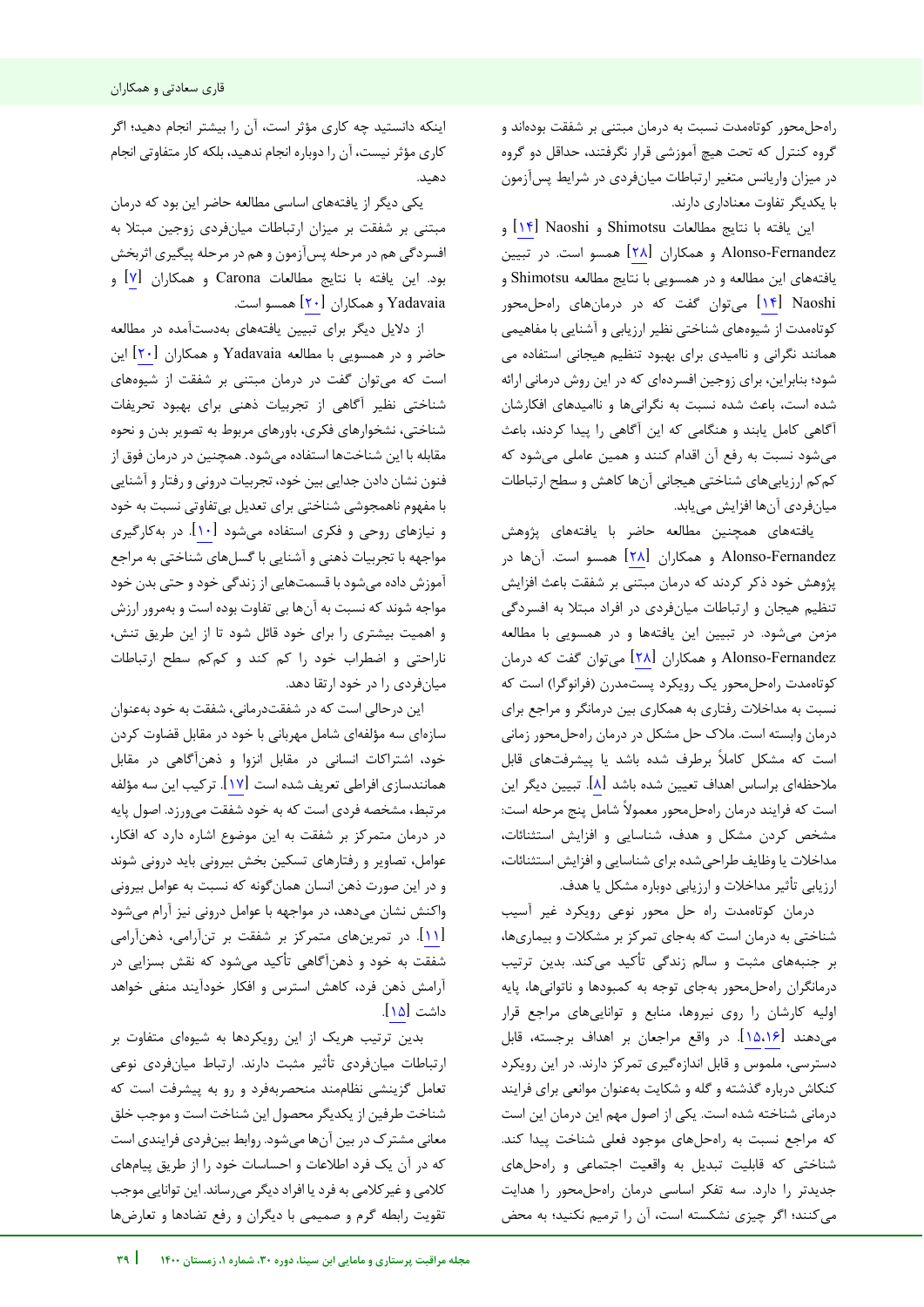# میشود [\]15\[](#page-10-14).

این پژوهش نیز همچون سایر پژوهشها با محدودیت ههایی روب رو بود؛ ازجمله اینکه در پژوهش حاضر از ابزارهای خودگزارش دهی استفاده شد. از دیگر محدودیتها این بود که مطالعه حاضر روی زوجین مبتال به افسردگی شهر مشهد انجام شد. لذا نتایج بهدستآمده قابل تعمیم به نقاط دیگر کشور نیست.

# **نتیجهگیری**

بهطورکلی نتایج مطالعه حاضر نشان داد درمان راهحلمحور کوتاهمدت و درمان مبتنی بر شفقت بر ارتباطات میانفردی زوجین مبتلا به افسردگی اثربخش است. مهمترین کاربرد مطالعه حاضر این است که زوجین مبتال به افسردگی به آگاهی و بینش نسبت میزان ارتباطات میانفردی خود دست مییابند. بر اساس یافتههای این پژوهش و با توجه به اثربخش بودن درمان مبتنی بر شفقت و درمان راهحل محور کوتاهمدت بر ارتباطات میان فردی در زوجین افسرده، پیشنهاد می شود مشاوران خانواده و زوج درمانگران از روشها و تمرینهای این دو نوع مداخله برای افزایش سطح ار تباطات میان فردی زوجین افسرده استفاده کنند.

#### **تشکر و قدردانی**

این تحقیق از رساله دکتری تخصصی رشته روانشناسی مصوب کمیته

in healthcare. *J Med Life*. 2018;**11**(2):119–122. [PMID:](https://pubmed.ncbi.nlm.nih.gov/30140317/)  [30140317](https://pubmed.ncbi.nlm.nih.gov/30140317/) 

- <span id="page-10-8"></span>9. Ali Qanavati S, Bahrami F, Goodarzi K, Roozbehani M. The effectiveness of compassion-based therapy on rumination and anxiety in women with breast cancer. *J Health Psychol*. 2018;**7**(27):152-168.
- <span id="page-10-9"></span>10. Mahmoudi F, Faizalehzadeh Z, Samadi Shahrak Z. Comparison of interpersonal skills of students of tabriz university and tabriz university of medical sciences. *Iranian J Med Educa*. 2016;**16**(47):429-418.
- <span id="page-10-10"></span>11. [Joormann J,](http://www.tandfonline.com/author/Joormann%2C+Jutta) [Gotlib](http://www.tandfonline.com/author/Gotlib%2C+Ian+H) I. Emotion regulation in depression: Relation to cognitive inhibition. *Cogn Emot*. 2010;**24**(2):281-298[. PMID: 20300538](https://pubmed.ncbi.nlm.nih.gov/20300538/#:~:text=These%20findings%20suggest%20that%20individual,regulation%20strategies%20in%20this%20disorder.)
- <span id="page-10-11"></span>12. Kamimura A, Nourian M, Assasnik N, Roa KF. [Depression and intimate partner. violence among college](http://www.sciencedirect.com/science/article/pii/S1876201816303082)  [students in Iran.](http://www.sciencedirect.com/science/article/pii/S1876201816303082) *Asian J Psychiatr*. 2010;**4**(23):51-55. [DOI: 10.1016/j.ajp.2016.07.014](https://doi.org/10.1016/j.ajp.2016.07.014)
- <span id="page-10-12"></span>13. Kimbrel NA, Meyer EC, DeBeer BB, Gulliver SB, Morissette SB. [A 12-Month prospective study of the](http://www.sciencedirect.com/science/article/pii/S0165178116300671)  [effects of PTSD depression comorbidity on suicidal](http://www.sciencedirect.com/science/article/pii/S0165178116300671)  [behavior in Iraq/Afghanistan-era veterans](http://www.sciencedirect.com/science/article/pii/S0165178116300671)**.** *Psychiatry Res*. 2014;**243**:97-99. [PMID: 27376669](https://pubmed.ncbi.nlm.nih.gov/27376669/#:~:text=Logistic%20regression%20models%20demonstrated%20that,depression%20(n%3D98).) [DOI:](https://doi.org/10.1016/j.psychres.2016.06.011)  [10.1016/j.psychres.2016.06.011](https://doi.org/10.1016/j.psychres.2016.06.011)
- <span id="page-10-13"></span>14. Shimotsu S, Naoshi H[. Self-stigma in depressive patients:](http://www.sciencedirect.com/science/article/pii/S187620181630394X)  [Association of cognitive schemata, depression, and self](http://www.sciencedirect.com/science/article/pii/S187620181630394X)[esteem.](http://www.sciencedirect.com/science/article/pii/S187620181630394X) *Asian J Psychiatr*. 2014;**24**(13):125-129. [PMID:](https://pubmed.ncbi.nlm.nih.gov/27931895/)  27931<u>895 DOI: 10.1016/j.ajp.2016.09.00</u>
- <span id="page-10-14"></span>15. Nolen-Hoeksema S, Jackson B. Mediators of the gender difference in rumination. *Psychol Women Q*. 2001;**25**(1):37-47. [DOI: 10.1111/1471-6402.00005](https://doi.org/10.1111%2F1471-6402.00005)
- <span id="page-10-15"></span>16. Michael T, Halligan SL, Clark DM, Ehlers A. Rumination in posttraumatic stress disorder. *Depress Anxiety*. 2007; **24**(5):307-17. [PMID: 17041914](https://pubmed.ncbi.nlm.nih.gov/17041914/) [DOI: 10.1002/da.20228](https://doi.org/10.1002/da.20228)
- <span id="page-10-16"></span>17. Bagherinejad M, Salehi Fedredi J, Tabatabai SM. Relationship between rumination and depression in a sample of Iranian students. *J Educ Psychol*. 2010;**11**(1):38-21.

اخالق و پژوهش دانشگاه آزاد اسالمی واحد تنکابن با کد .1400.013REC.TON.IRU.IR گرفته شده است. از تمام کسانی که در انجام این پژوهش ما را یاری کردند، صمیمانه سپاسگذاری میکنیم.

#### **منافع تضاد**

هیچ گونه تعارض منافعی وجود ندارد.

### **یاخالق مالحظات**

کلیه نوسندگان گواهی می دهند که نسخه اصلی و هیچ محتوای مشابه دیگری در هیچ جایی و هیچ زبان دیگری ارسال و یا برای چاپ در نظر گرفته نشده است و همچنین مسئول پاسخگوی صحت و سقم کل کار از ابتدا تا زمان چاپ مقاله می باشد.

 الزم به ذکر است مطالعه حاضر توسط کمیته اخالق تصویب شده است و فرم های رضایتنامه از افراد شرکت کننده گرفته شده است.

#### **سهم نو سندگانی**

نقش نویسنده مسئول و یا عهده دار مکاتبات و همچنین نویسنده اول همانا در طراحی مطالعه پژوهش ، گردآوری داده ها ، تجزیه تحلیل و تفسیر داده ها، نگارش و تایید نسخه نهایی مقاله در راستای انجام کار نویسنده مسئول در به عهده گرفتن مسئولیت های عمومی و متداول مقاله حائز اهمیت است و نقش نویسنده سوم در طراحی مطالعات یا تحلیل و تفسیر داده ها در تهیه پیش نویس مقاله و یا بازبینی و اصالح موشکافانه آن در جهت اصالح مقاله همانا قابل ذکر می باشد.

#### **حمایت مالی**

منابع مالی این مطالعه را نویسندگان تأمین کردهاند.

# **REFERENCES**

- <span id="page-10-0"></span>1. Shiralinia Kh, Chaldavi R, Amanullahi A. The effectiveness of compassion-focused therapy on depression and anxiety in divorced women. *J Clin Psychol*. 2018;**10**(1):9-20. [DOI:](https://dx.doi.org/10.22075/jcp.2018.13055.1272)  [10.22075/JCP.2018.13055.1272](https://dx.doi.org/10.22075/jcp.2018.13055.1272)
- <span id="page-10-1"></span>2. Abbasi A, Mohammadi M, Zahrakar K, Davarnia R, Babaei Garmkhani M. The effectiveness of short-term solution-oriented treatment on reducing depression and increasing marital satisfaction in married women. *Iran J Nurs*. 2017;**30**(105):46-34.
- <span id="page-10-2"></span>3. Aguilar-Raab C, Jarczok MN, Warth M, Stoffel M, Winter F, Tieck M, Berg J, Negi LT, Harrison T, Pace TWW, Ditzen B. Enhancing social interaction in depression (side study): protocol of a randomised controlled trial on the effects of a cognitively based compassion training (cbct) for couples, *BMJ Open*. 2018;**8**(9):e020448. [PMID:](https://pubmed.ncbi.nlm.nih.gov/30287601/)  [30287601](https://pubmed.ncbi.nlm.nih.gov/30287601/) [DOI: 10.1136/bmjopen-2017-020448](https://doi.org/10.1136/bmjopen-2017-020448)
- <span id="page-10-3"></span>4. Aihie O, Igbineweka MN. Efficacy of solution focused brief thrapy, systematic desensitization and rational emotive behavioural therapy in reducing the test anxiety status of undergraduates in a nigerian university. *J Educ Soc Res*. 2018;**7**(5):8-10.
- <span id="page-10-4"></span>5. Gillbert P. Social mentalities: internal 'social' conflicts and the role of inner warmth and compassion in cognitive therapy. In Genes on the Couch: Explorations in Evolutionary Psychotherapy. *Eds P Gilbert & KG Bailey*. 2010;**10**(1):118-50.
- <span id="page-10-5"></span>6. Asano K, Shimizu E. A case report of compassion focused therapy (cft) for a japanese patient with recurrent depressive disorder: the importance of layered processes in cft. *Case Rep Psychiatry*. 2018;**10**(1):9-19. [PMID:](https://pubmed.ncbi.nlm.nih.gov/30416837/)  [30416837 D](https://pubmed.ncbi.nlm.nih.gov/30416837/)OI[: 10.1155/2018/4165434](https://doi.org/10.1155/2018/4165434)
- <span id="page-10-6"></span>7. Carona C, Rijo D, Salvador C, Castilho P, Gilbert P. Compassion-focused therapy with children and adolescents. *BJPsych Advances*. 2017;**23**(4):240-52. [DOI: 10.1192/apt.bp.115.015420](https://doi.org/10.1192/apt.bp.115.015420)
- <span id="page-10-7"></span>8. Chichirez CM, Purcărea VL. Interpersonal communication